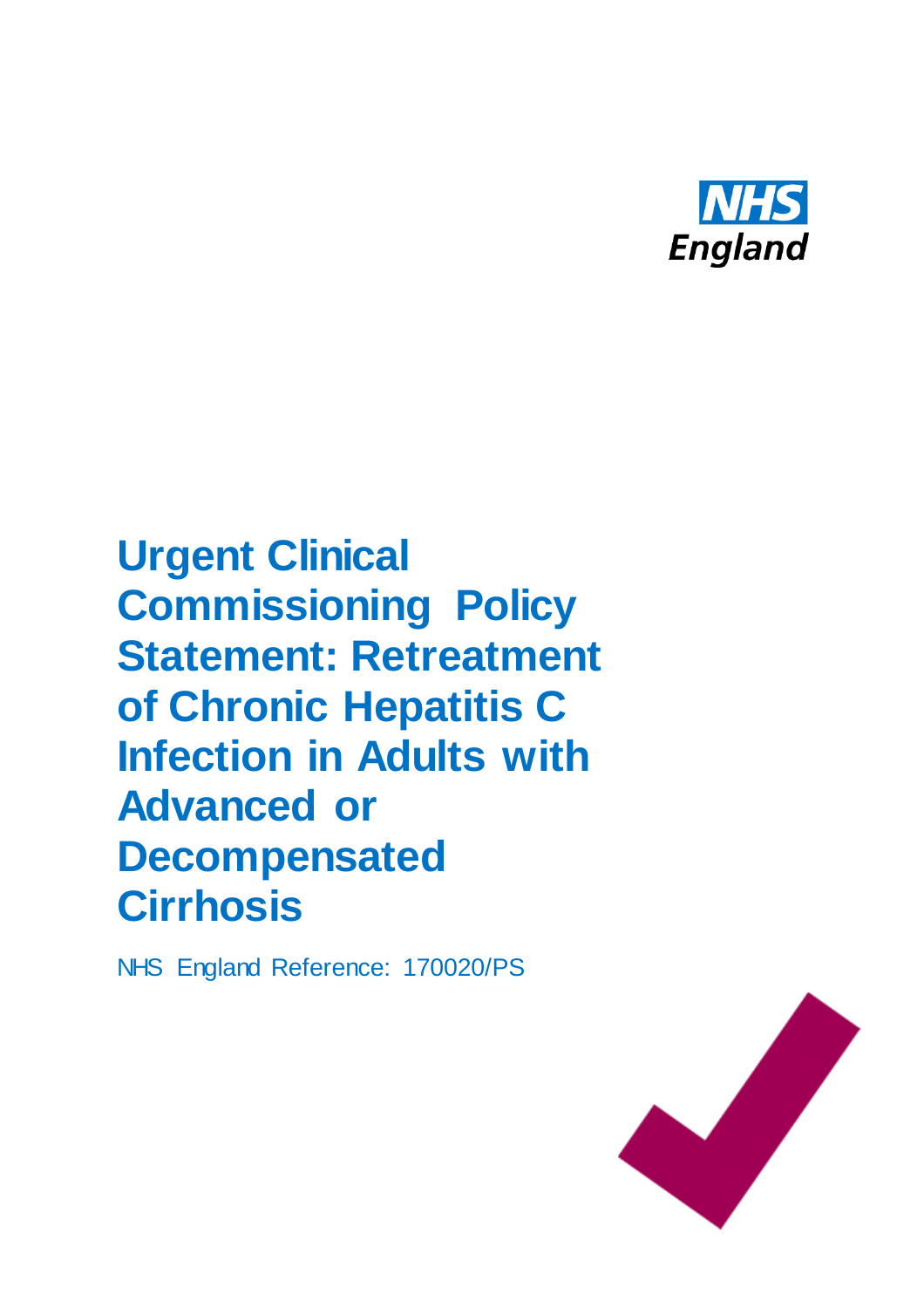## **NHS England INFORMATION READER BOX**

| <b>Directorate</b> |                            |                                  |
|--------------------|----------------------------|----------------------------------|
| Medical            | Operations and Information | <b>Specialised Commissioning</b> |
| Nursing            | Trans. & Corp. Ops.        | <b>Commissioning Strategy</b>    |
| Finance            |                            |                                  |

| <b>Publications Gateway Reference:</b><br>106331  |                                                                                                                                                                                                                                                       |  |
|---------------------------------------------------|-------------------------------------------------------------------------------------------------------------------------------------------------------------------------------------------------------------------------------------------------------|--|
| <b>Document Purpose</b>                           | Policy                                                                                                                                                                                                                                                |  |
| <b>Document Name</b>                              | Urgent Clinical Commissioing Policy Statement: Retreatment of<br>Chronic Hepatitis C Infection in Adults with Advanced or<br><b>Decompensated Cirrhosis</b>                                                                                           |  |
| <b>Author</b>                                     | Specialised Commissioning Team                                                                                                                                                                                                                        |  |
| <b>Publication Date</b>                           | 01 September 2017                                                                                                                                                                                                                                     |  |
| <b>Target Audience</b>                            | CCG Clinical Leaders, Care Trust CEs, Foundation Trust CEs, Medical<br>Directors, Directors of PH, Directors of Nursing, NHS England Regional<br>Directors, NHS England Directors of Commissioning Operations,<br>Directors of Finance, NHS Trust CEs |  |
| <b>Additional Circulation</b><br>List             |                                                                                                                                                                                                                                                       |  |
| <b>Description</b>                                | Routinely Commissioned - NHS England will routinely commission this<br>specialised treatment in accordance with the criteria described in this<br>policy.                                                                                             |  |
| <b>Cross Reference</b>                            |                                                                                                                                                                                                                                                       |  |
| <b>Superseded Docs</b><br>(if applicable)         |                                                                                                                                                                                                                                                       |  |
| <b>Action Required</b>                            |                                                                                                                                                                                                                                                       |  |
| <b>Timing / Deadlines</b><br>(if applicable)      |                                                                                                                                                                                                                                                       |  |
| <b>Contact Details for</b><br>further information | england.specialisedcommissioning@nhs.net                                                                                                                                                                                                              |  |
| <b>Document Status</b>                            |                                                                                                                                                                                                                                                       |  |

This is a controlled document. Whilst this document may be printed, the electronic version posted on the intranet is the controlled copy. Any printed copies of this document are not controlled. As a controlled document, this document should not be saved onto local or network drives but should always be accessed from the intranet.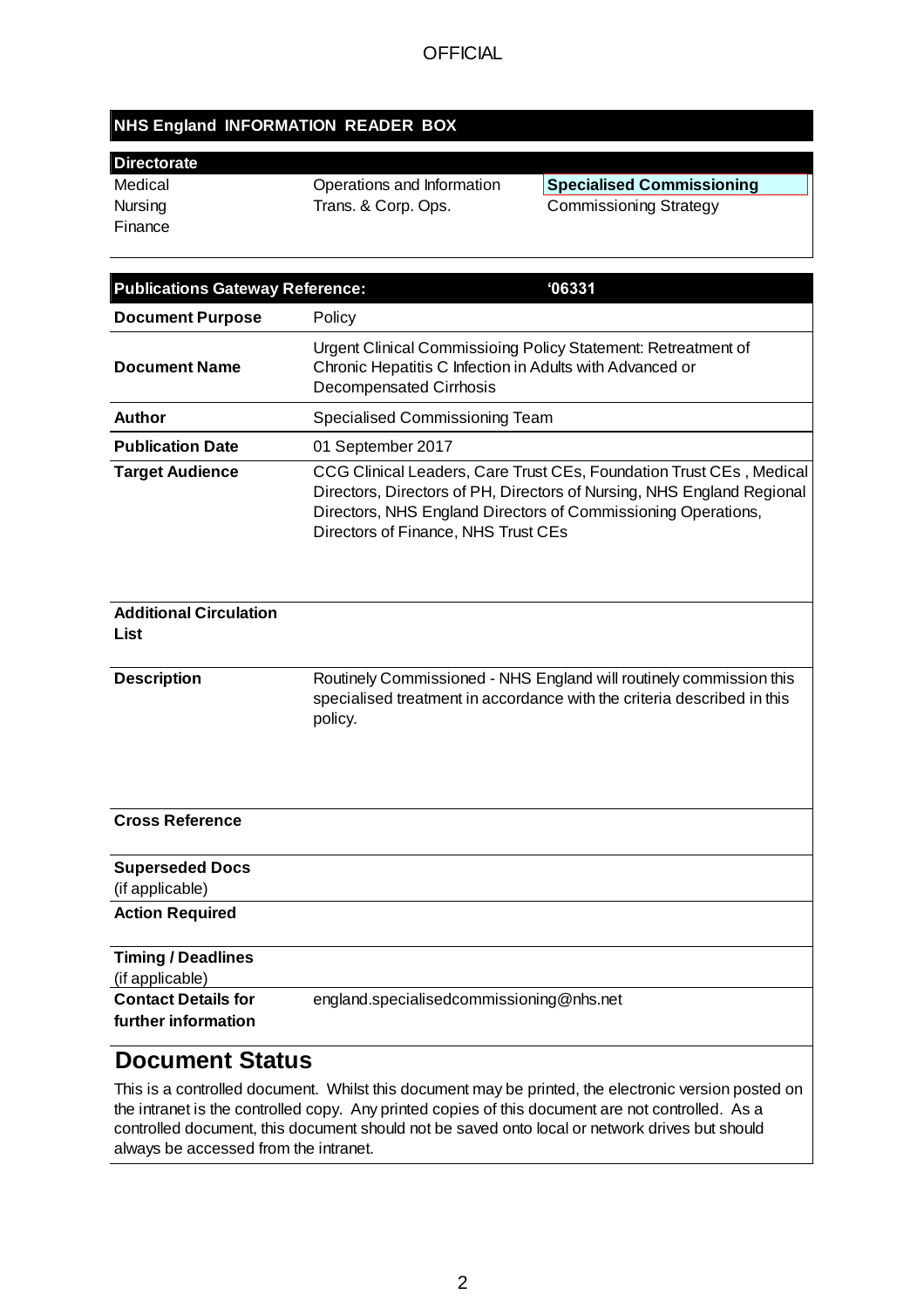# **1 Equality statement**

Promoting equality and addressing health inequalities are at the heart of NHS England's values. Throughout the development of this policy statement, we have:

- given due regard to the need to eliminate discrimination, harassment and victimisation, to advance equality of opportunity, and to foster good relations between people who share a relevant protected characteristic (as cited under the Equality Act 2010) and those who do not share it; and
- given regard to the need to reduce inequalities between patients in access to, and outcomes from healthcare services and to ensure services are provided in an integrated way where this might reduce health inequalities.

In the interests of delivering an urgent commissioning position, a rapid initial equality impact assessment has been carried out and a full equality health impact assessment will be undertaken when a clinical commissioning policy is published to replace this document.

# **2 Background**

Hepatitis C virus (HCV) infection is a chronic liver condition that leads to cirrhosis, which in turn is complicated by the development of liver failure and liver cancer. Recent developments in the treatment of HCV infection make it possible to cure the infection with a short duration of Direct Acting Antiviral (DAA) therapy. Typically, a course of DAA tablets is given for 8 to 16 weeks (although in some cases longer courses have been used depending on genotype, treatment history and disease severity), and the chance of cure approaches 100% in many studies, including large published real-life experiences. Successful treatment prevents progression to liver failure and liver cancer, and reduces immediately the risk of death. DAA therapy typically involves the administration of a combination of drugs.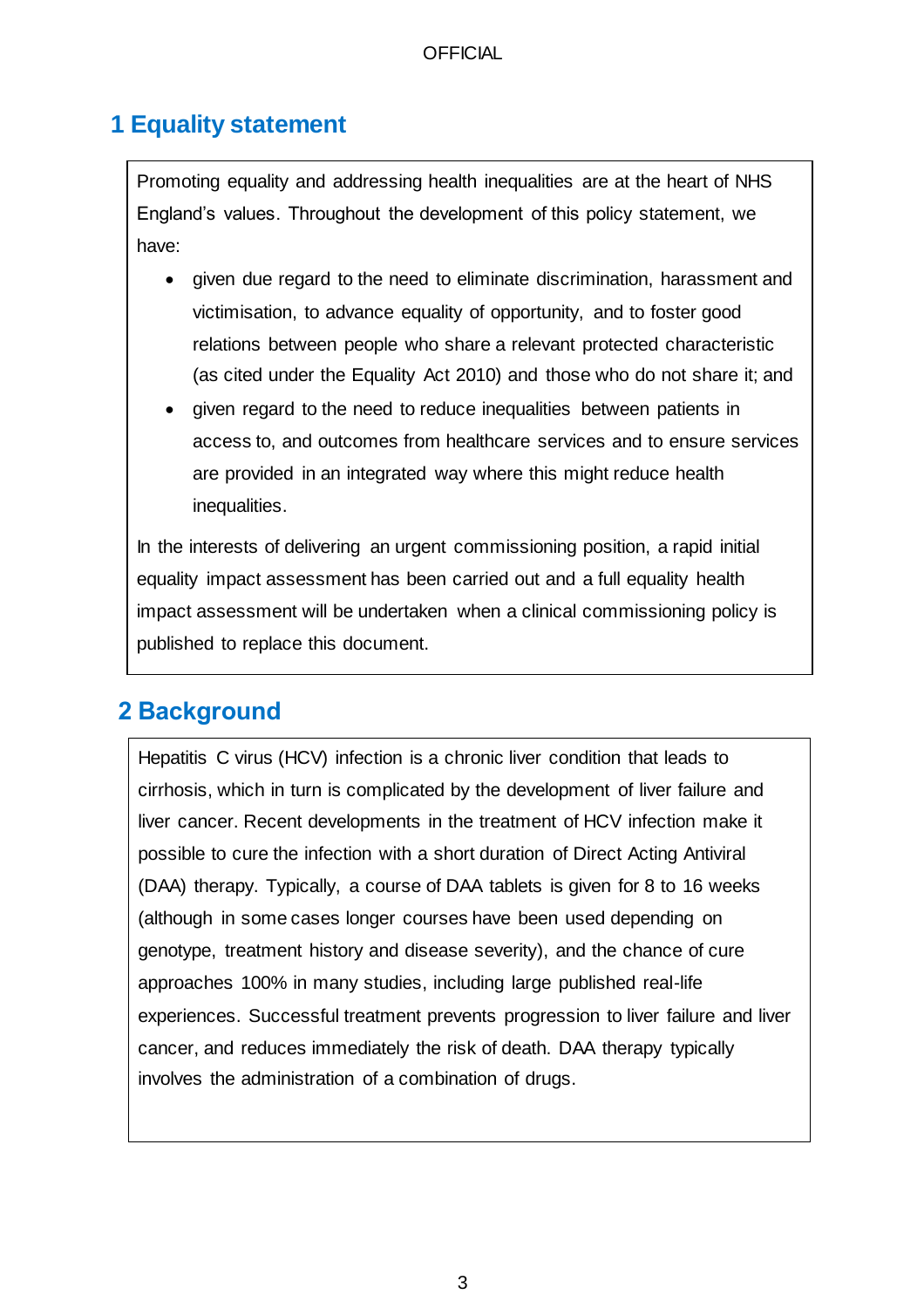HCV treatment is delivered by 22 Operational Delivery Networks (ODNs) across England. Patients are selected for treatment based on highest unmet clinical need and the regimen provided is the lowest acquisition cost option which has been determined as clinically effective by NICE technology appraisals and / or clinical commissioning policy.

However, a small proportion of patients (c10% of patients with cirrhosis) are not cured by the first course of DAAs. Their prognosis remains poor and their need for successful DAA treatment persists. Presented and published clinical trial data show that a large proportion of DAA failure patients can be cured by retreatment, using a longer duration of treatment and/or a different combination of DAAs. Successful retreatment eliminates infection and prevents the development of liver failure and liver cancer.

In England, the majority of DAA treatment failure patients have advanced liver disease with a significant early risk for the development of liver failure and liver cancer. Successful antiviral retreatment of this cohort will be associated with an immediate reduction in the development of liver failure and a later reduction in the development of liver cancer.

Liver failure and liver cancer can be treated by liver transplantation. Prevention of liver failure and liver cancer in patients with decompensated cirrhosis can reduce the need for liver transplantation, thereby enabling donor livers to be used for patients who suffer from non HCV-related liver conditions.

Whilst the success of DAA treatment is defined by a number of published and presented clinical trials, the problem of DAA failure is a very recent development, so there is a limited published literature and the most relevant data are contained in abstracts of presentations made at recent scientific meetings, particularly at the annual meetings of the European Association for the Study of Liver Disease (EASL) and the American Association for the Study of Liver Disease (AASLD). These data have clearly established the principle that retreatment with a previously failed regimen for a longer duration or a new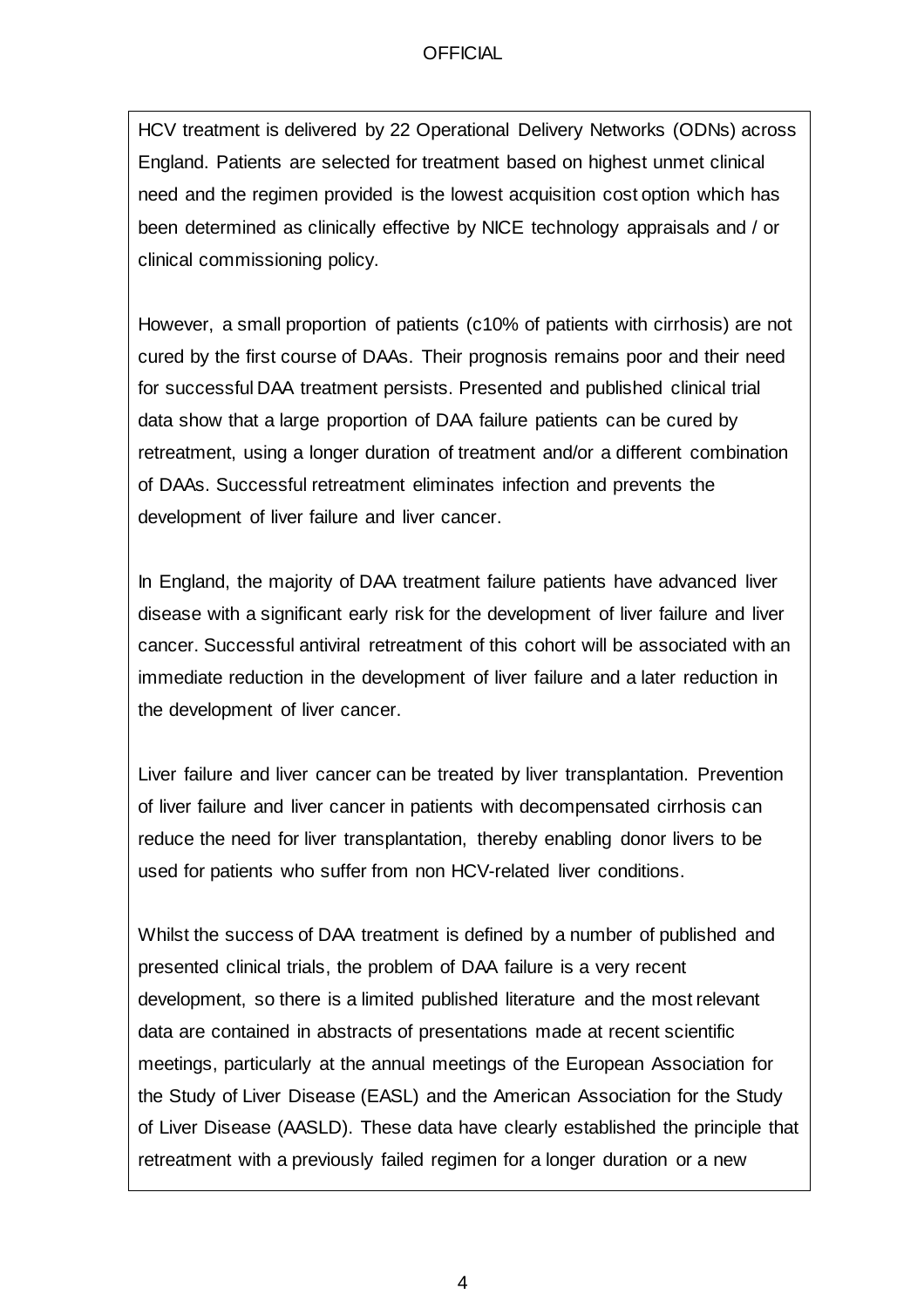regimen (for the licenced or duration or longer) will cure more than 70% of patients. It is expected that cure rates even in those who are to be retreated will continue to rise with new regimens expected to be licenced in 2017.

None of the published NICE Technology Appraisals have addressed the issue of DAA retreatment because studies of retreatment were not part of the data submissions made by pharmaceutical companies. A new pan-genotypic combination treatment of glecaprevir\pibrentasvir has been approved by the Medicines and Healthcare Products Regulatory Authority (MHRA) for use within an Early Access to Medicines Scheme (EAMS) for treatment of selected patients with cirrhosis and prior DAA treatment failure. This is in recognition of the unmet need of cirrhotic DAA failure patients, and the inclusion criteria specifically reflect the retreatment data in the pharmaceutical submission. However, the EAMS does not cover patients with advanced or decompensated cirrhosis as treatment with the glecaprevir component of the EAMS regimen is contraindicated in decompensated cirrhosis.

This urgent clinical commissioning policy statement recommends routine commissioning of the NICE-recommended treatment (sofosbuvir and velpatasvir) which is licenced for use in patients with all genotypes and with advanced or decompensated cirrhosis. This treatment is already commissioned for patients receiving first DAA treatment. This policy statement recommends off-label use of 24 weeks treatment for retreatment of chronic hepatitis C infection in patients with advanced or decompensated cirrhosis whose first course of DAA treatment has failed to achieve cure. This target population has an unmet need for treatment, and has a significant and immediate risk for the development of liver failure and death.

## **3 Evidence Summary**

NHS England has considered the evidence submitted as part of the preliminary policy proposal to establish the urgent clinical commissioning policy statement, including the clinical criteria for initiating and discontinuing the intervention. This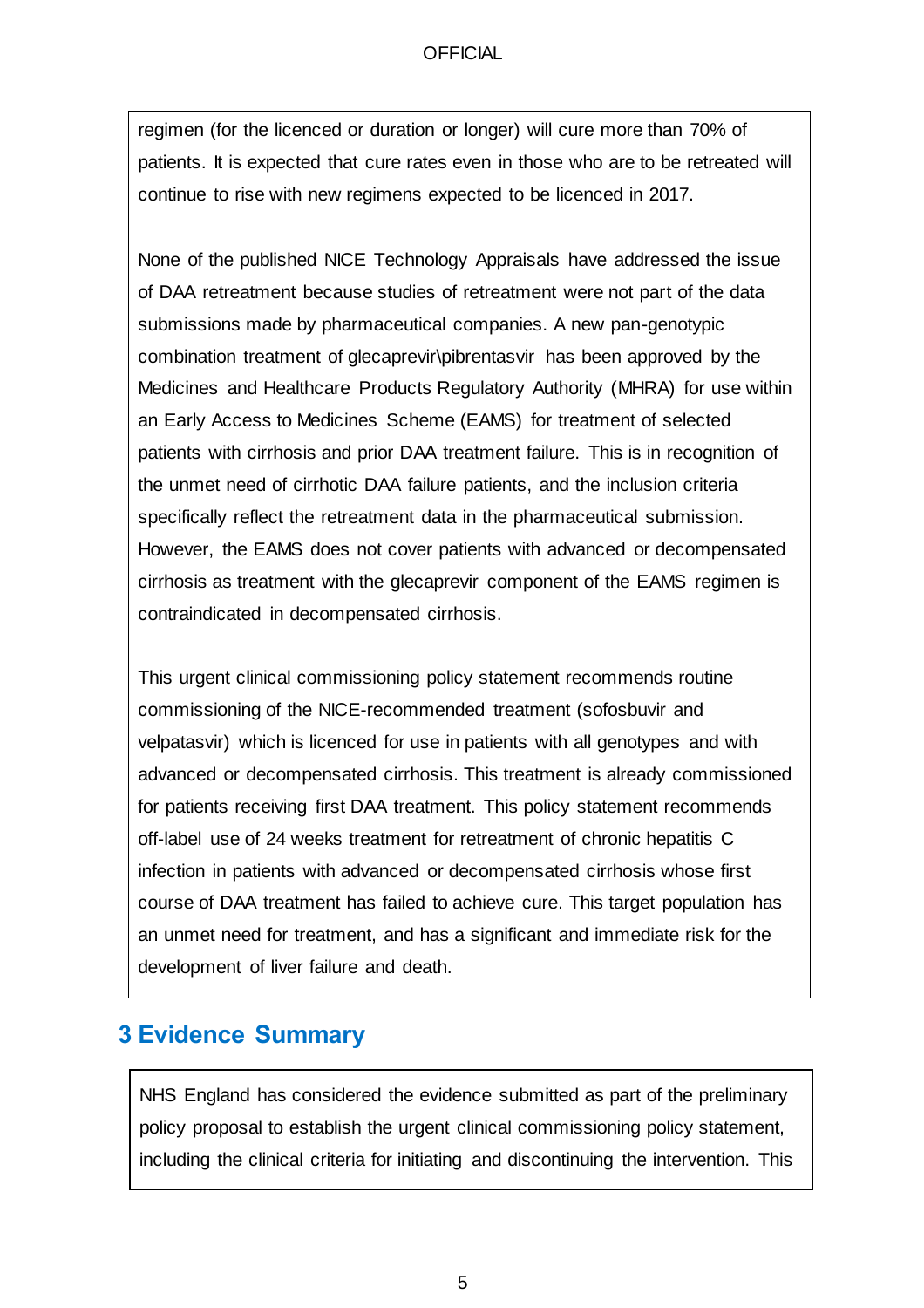includes up to three of the most clinically impactful publications, identified using a literature search strategy defined by the clinical lead. These publications are summarised below.

**Publication 1** (Gane et al 2017))

Phase 2 study in 69 patients who had failed previous direct antiviral therapy retreated with sofosbuvir/velpatasvir and ribavirin. 63 of 69 patients (91%) achieved an SVR and cleared virus - including 36 of 37 (97%; 95% confidence interval, 86-100%) patients with HCV genotype 1 infection, 13 of 14 (93%; 95% CI, 66-100%) patients with genotype 2 infection, and 14 of 18 (78%; 95% CI, 52- 94%) patients with genotype 3 infection.

This was a phase 2 uncontrolled study as it was deemed unethical to include a control arm. The strength of the study is that it included a wide range of patients treated with the combination therapy recommended in this policy statement. The weakness of the study is that patients with decompensated cirrhosis – the group recommended for treatment in this policy - were excluded. However, other studies, including the English Hepatitis C Early Access Programme (EAP), have demonstrated safety and efficacy of similar regimens in this setting.

**Publication 2 (**Bourliere et al 2017)

This is a combined report of 2 large phase 3 trials that had in common the use of 12 weeks of combination sofosbuvir-velpatasvir-voxilaprevir (sof-vel-vox) or sofosbuvir-velpatasvir (sof-vel) to treat patients who had failed a previous DAAbased regimen. The cure rate for sof-vel-vox was 431/445 (97%) and for sof-vel was 131/151 (90%). The strengths of the paper are that it also illustrates the potential of retreatment to cure HCV infection, that the combined studies included patients with both genotype 1 and 3 infection, and that 50% had established cirrhosis. These features describe a population that includes those to be retreated under this policy statement. Also, the inclusion of a treatment arm that received only sof-vel provides an evaluation of the drug regimen recommended in this policy statement, and this regimen achieved a 90% cure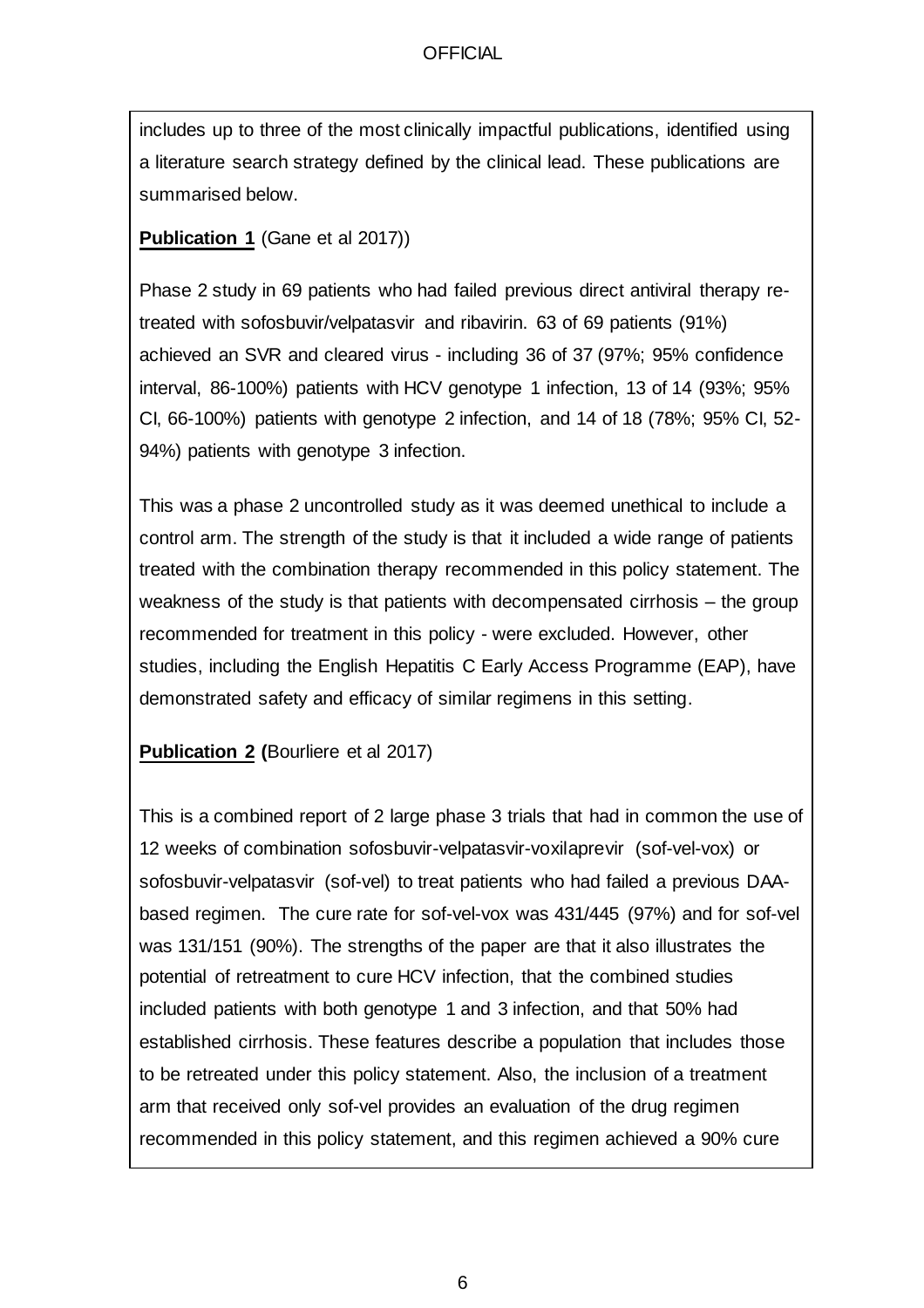rate with only 12 weeks of treatment. The weakness, with respect to its relevance to this retreatment policy statement, is that the sof-vel group received only 12 weeks of treatment – as opposed to the 24 weeks treatment recommended in this policy - and that previous non-structural 5A protein (NS5A) failure patients were not included in this cohort.

**Publication 3** (Lawitz et al. 2017**)**

This was a single centre phase 2 study that evaluated the use of combination sof-vel-vox to treat 49 genotype 1 patients who had previously failed treatment with a direct acting antiviral DAA-based regimen. 48 of 49 patients were cured by retreatment and this was achieved without significant adverse effects. The strengths of the paper are that it illustrates the potential of retreatment to cure a majority of patients, that a large proportion of those patients had previous exposure to more than 1 class of antiviral drug, and that 50% of the patients had established cirrhosis. These features are likely to apply to patients submitted for retreatment under this policy statement. The weakness, with respect to its relevance to this retreatment policy is that the study was confined to retreatment of genotype 1 infection whereas this policy statement applies to all genotypes.

Voxilaprevir in combination with sofosbuvir and velpatasvir is currently undergoing NICE appraisal which will include an evaluation of its benefits in treating those who have not responded to therapy. However, voxilaprevir is contraindicated in patients with decompensated cirrhosis and therefore this combination cannot be used in the setting described in this policy statement. Other than the sof-vel combination discussed here there are no safe therapies that can be used in patients with decompensated cirrhosis

In addition to the studies identified above, NHS England has also identified the studies listed below as important in informing the clinical commissioning position and criteria: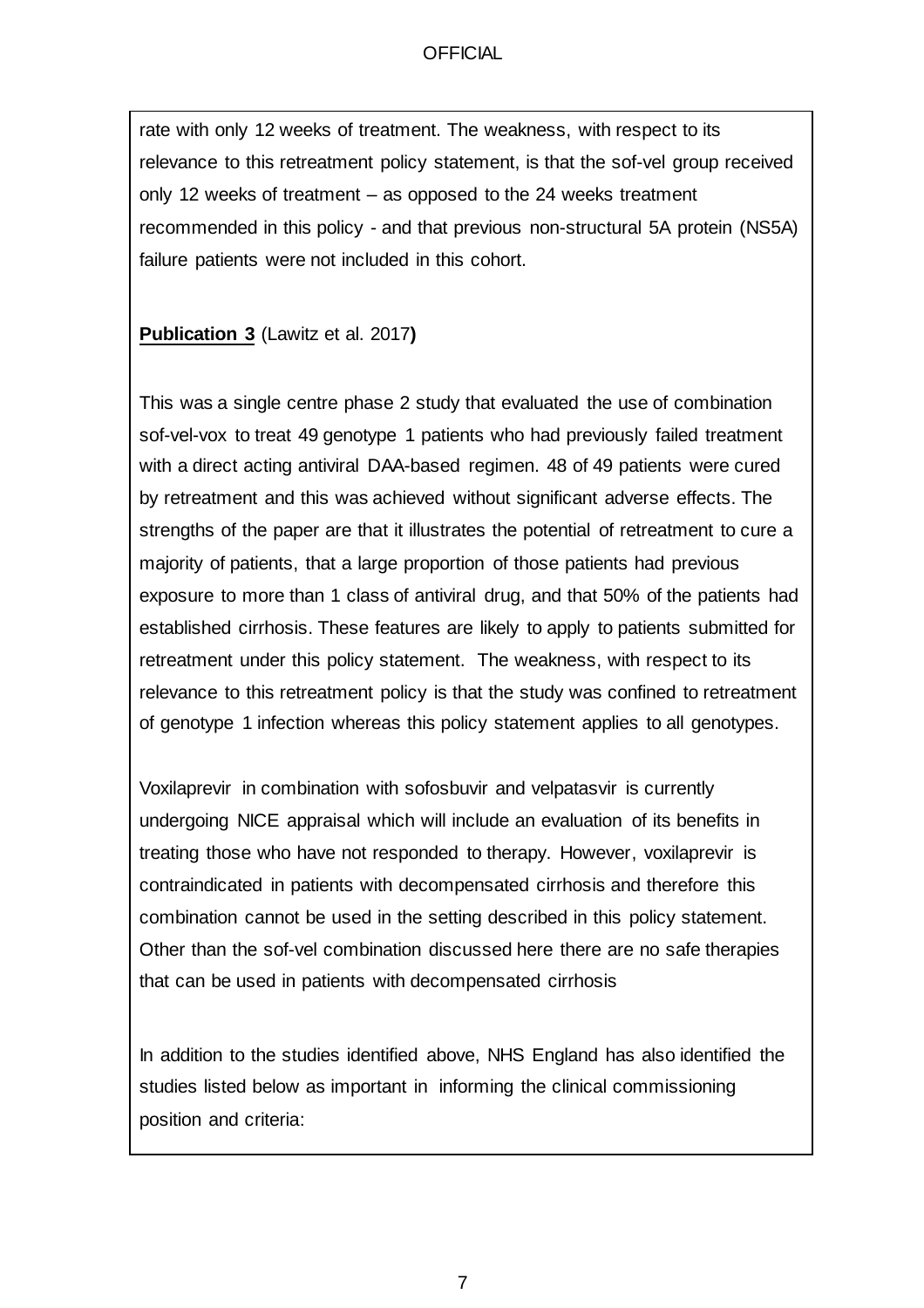## **Publication 4** (Curry et al 2015)

Phase 3 open label study in patients with decompensated cirrhosis showing safety and tolerability of the sof-vel regimen for either 12 weeks (with ribavirin) or 24 weeks (without ribavirin). Overall response rates were 94% for 12 weeks (N=98) and 86% for 24 weeks (N=92).

The strength of the study was the inclusion of patients with decompensated cirrhosis. The weakness was the exclusion of patients previously treated with all oral medications.

In summary, the evidence presented supports by extrapolation the principle of effectiveness of sof-vel (and ribavirin) for 24 weeks for the retreatment of individuals with chronic hepatitis C infection and advanced or decompensated cirrhosis (all genotypes) with the objective of achieving sustained virological response 12 weeks after the end of treatment whereby hepatitis C is undetectable (SVR12).

# **4 Commissioning Position**

#### Rationale for an urgent clinical commissioning policy statement

The use of sof-vel for 24 weeks to retreat adults with chronic HCV and advanced or decompensated cirrhosis, whose first direct acting antiviral treatment has failed to achieve SVR, is of such significant clinical importance that an urgent clinical commissioning policy statement has been adopted. The time taken to develop a full clinical commissioning policy proposition for relative prioritisation and implementation would not meet the immediate need for patients, clinicians and the NHS to have clarity about whether an intervention is or is not routinely commissioned.

In addition, there are overriding patient safety or other clinical issues that require an immediate clinical commissioning position to be implemented.

The eligible individuals – patients with advanced and decompensated cirrhosis – are at risk of death within 12 months.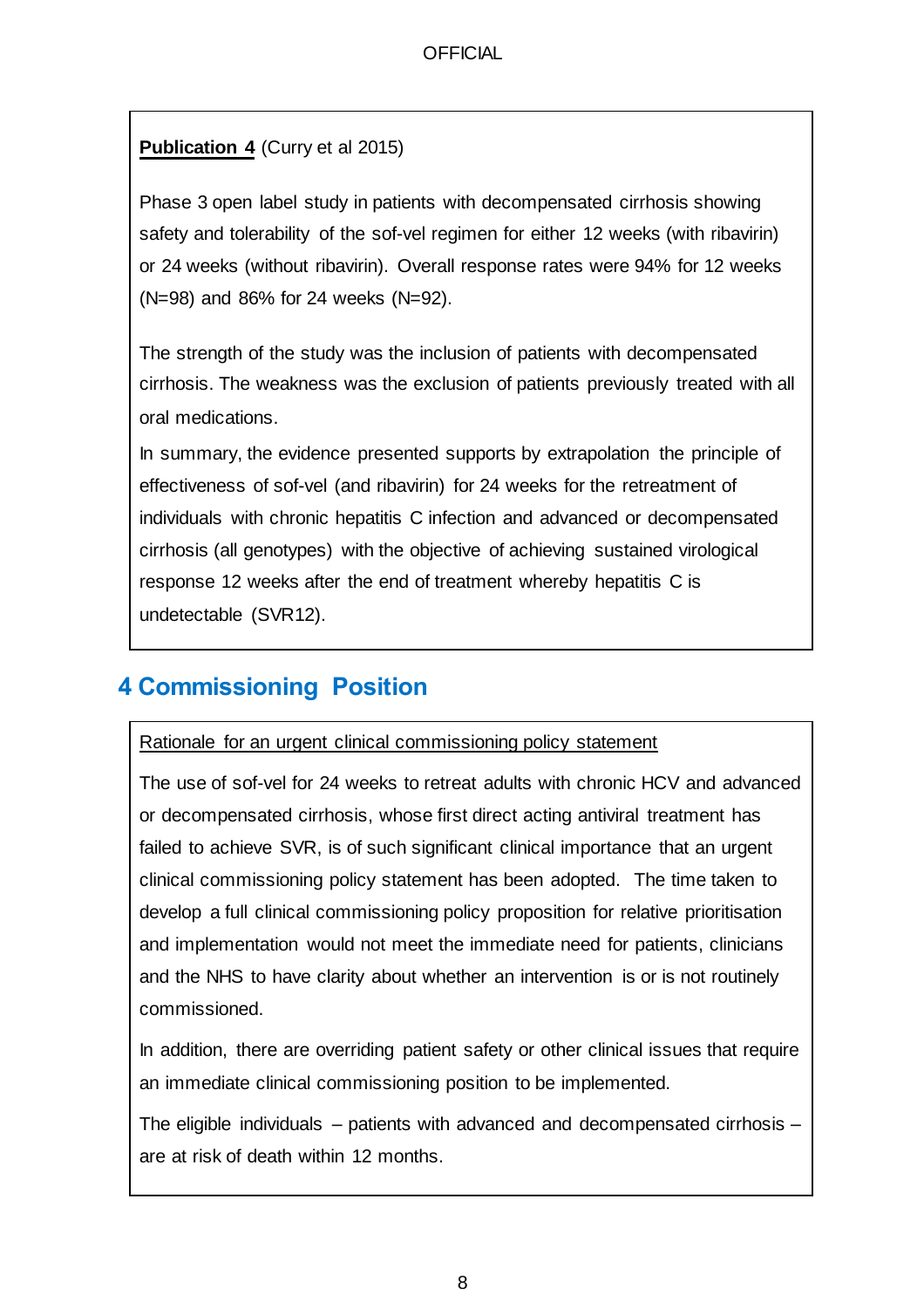## Clinical commissioning position

Based on a limited scoping of the evidence, NHS England has concluded that there is sufficient evidence to support the routine commissioning of this treatment for the indications and clinical criteria listed.

## Clinical commissioning criteria

## **Patient eligibility criteria:**

- adult patients with chronic hepatitis C (all genotypes) AND
- advanced or decompensated cirrhosis (as defined below) AND
- who have previously received a direct acting antiviral treatment which failed to achieve a SVR as measured at the SVR 12 week post treatment completion test AND
- where the ODN has confirmed that failure to achieve SVR was not due to poor adherence or HCV reinfection AND
- where previous treatment of G3 infection involving 24 weeks of sofosbuvir/daclatasvir that failed or where previous treatment of G1 infection involving 24 weeks of sofosbuvir/ledispasvir that failed, then patient eligibility (based on ability to benefit) will be confirmed via referral to the Hepatitis C appeals panel

## **Intervention considerations:**

Sofosbuvir/velpatasvir is licenced for use in patients with decompensated cirrhosis when used in combination with ribavirin. The licenced duration is 12 weeks. This policy statement recommends off-label use of sofosbuvir/velpatasvir in combination with ribavirin.

## **Dosing:**

• 24 weeks treatment of sofosbuvir/velpatasvir, with the addition of ribavirin if required based on clinical assessment of patient's clinical condition. The addition of ribavirin aims to further strengthen the regimen.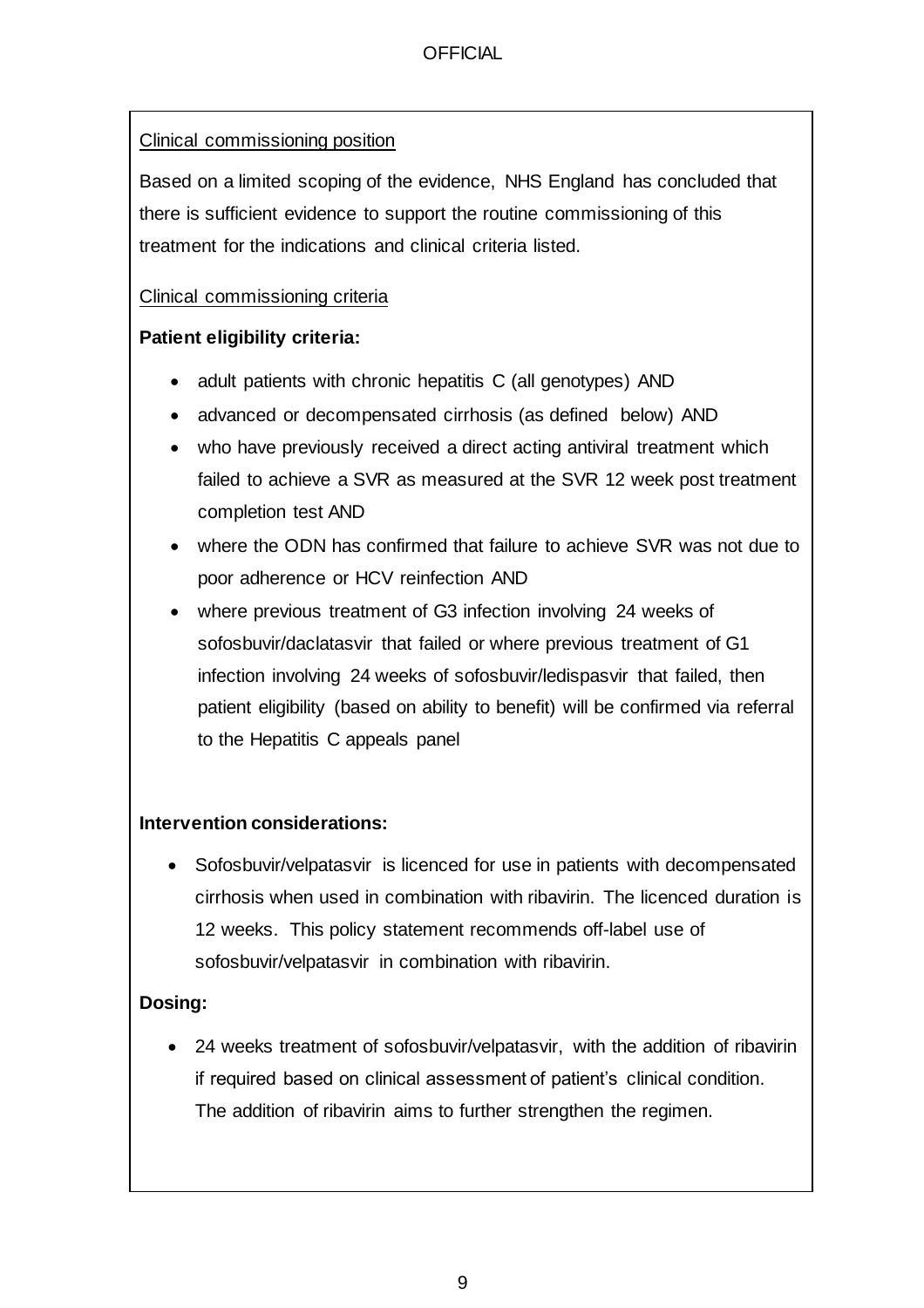### **Treatment starting criteria:**

- Patient under the care of an ODN for HCV, their details are entered into the HCV registry and the on-line prior approval form has been appropriately completed
- Patient meets the criteria for retreatment and where the plausible objectives are to prevent avoidable death in the next 12 months AND achieve SVR12
- Patient's viral load is measured at weeks 2, 4, 8, 12, 18 and 24 during treatment
- Viral load is measured 12 weeks after the end of treatment to determine that SVR has been achieved.

### **Treatment stopping criteria:**

- An increase in viral load from on-treatment nadir of greater than 1 log is indicative of virological breakthrough and treatment will be discontinued. Discontinuation avoids futile therapy and minimises the development of drug resistance.
- For patients who breakthrough on therapy or do not respond to the retreatment proposed in this policy statement there are currently no other proven therapeutic options

## **Exclusion criteria:**

- Patients with cirrhosis or fibrosis whose condition is not consistent with the description of advanced or decompensated cirrhosis
- Patients who are unable to take sofosbuvir/velpatasvir +/- ribavirin due to contraindications or other clinical reason identified by their treating clinician
- Patients who have not had a first course of DAA
- Patients who require retreatment due to poor adherence or reinfection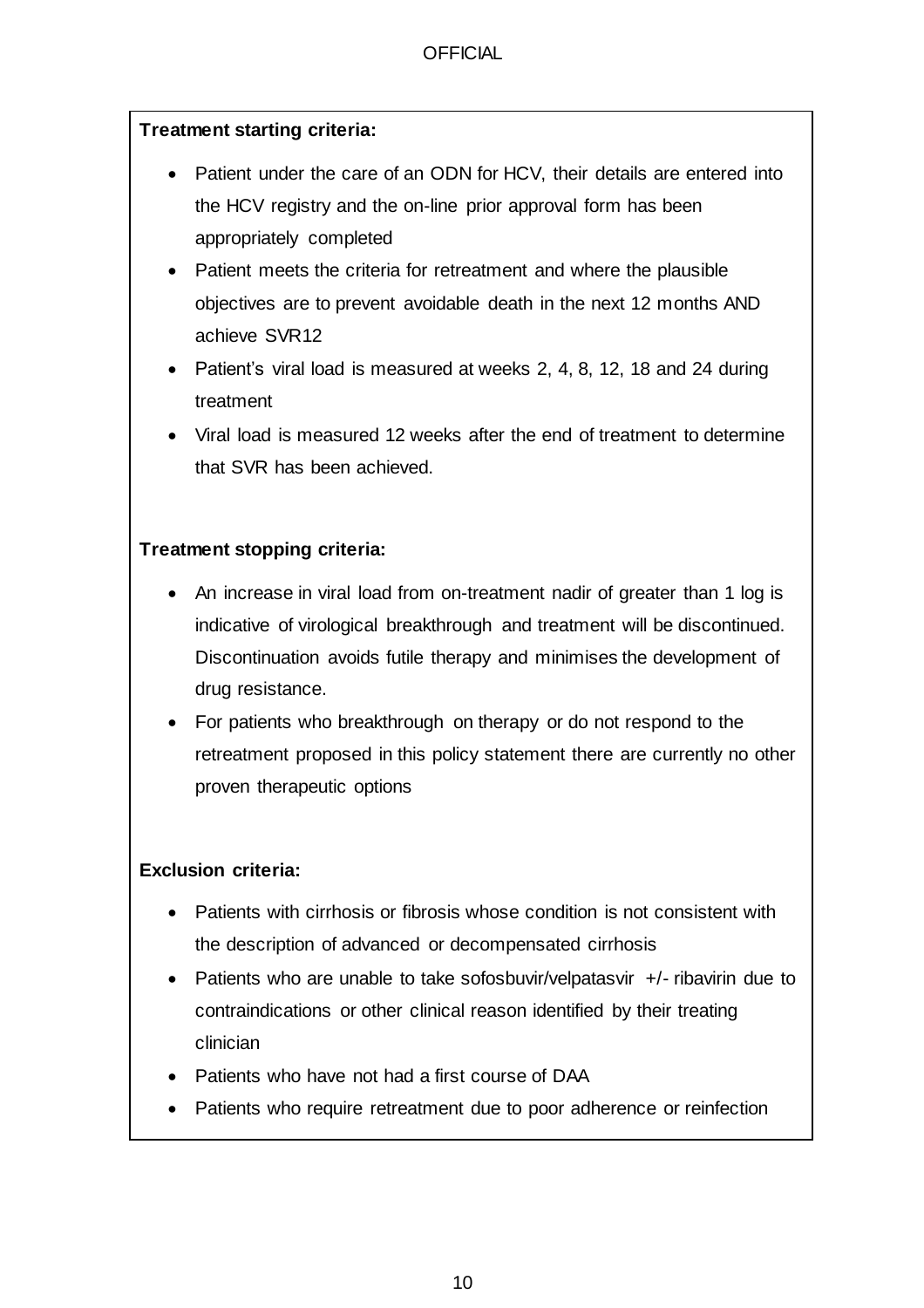- Retreatment of eligible patients using a regimen other than sofosbuvir/velpatasvir +/- ribavirin
- Patients whose previous treatment of G3 infection involved 24 weeks of sofosbuvir/daclatasvir that failed or whose previous treatment of G1 infection involved 24 weeks of sofosbuvir/ledipasvir that failed, where further treatment is not supported by the Hep C appeals panel.

#### **Definition of advanced or decompensated cirrhosis:**

- Evidence of present or previous decompensated cirrhosis with an episode of ascites, variceal bleeding, or encephalopathy; OR
- Child Pugh Score  $\geq$  or = 7; OR
- The patient is at significant risk of death or irreversible damage. For example, patient is currently listed for liver transplantation; OR
- The patient has biochemical or haematological indicators of advanced cirrhosis and/or significant portal hypertension eg albumin < 35, platelets  $< 50.$
- Viral sequencing

HCV Research UK has made resources available to provide full viral sequencing on all patients enrolled in the HCV Research programme and these data will be used to determine whether there are any pre-treatment viral sequences that predict treatment failure. Where the viral sequencing of particular patient characteristics predicts treatment failure, HCV Research UK will feedback to ODN clinical leads and NHS England via an urgent clinical update for cascade to treating clinicians. It is recommended that all patients are enrolled in order to benefit from this.

#### Clinical commissioning policy development plan

It has been assessed that the development of a full clinical commissioning policy is not needed at this time. The rationale is that two new treatments which are due to receive marketing authorisation in the summer of 2017 are being assessed by NICE through the Technology Appraisal Programme and this is expected to include a recommendation on the use of the products for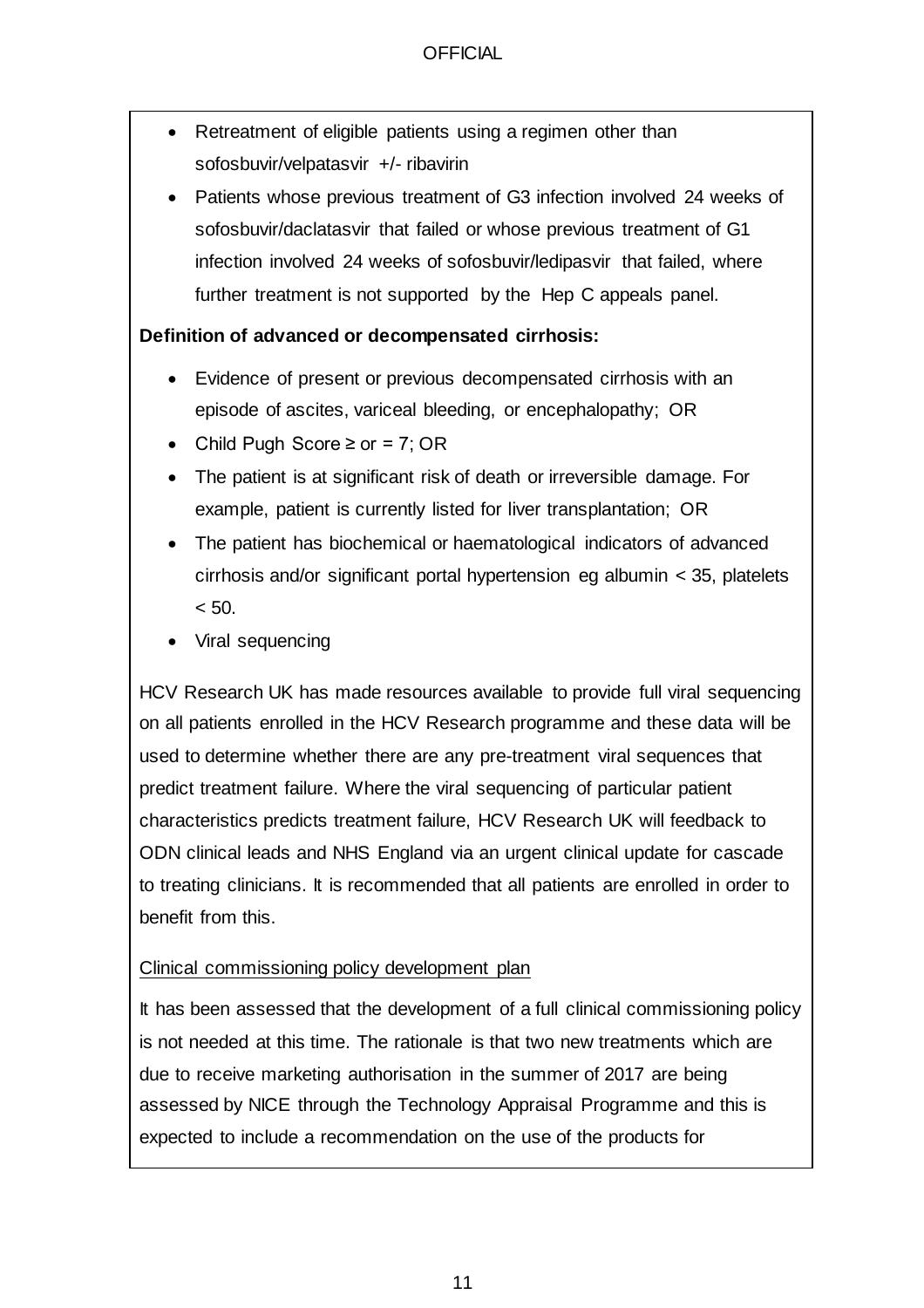retreatment. The due date for these assessments is early 2018. This will then inform the commissioning position for other patients whose first DAA treatment fails to achieve cure.

Should the subsequent published clinical commissioning policy be revised to 'not routinely commissioned', patients started on treatment under this policy statement will continue to have access to it provided they and the clinician responsible for their care continue to believe that it is the right treatment for them.

# **5 Mechanism for funding**

NHS England will reimburse activity undertaken within the terms of this policy statement, as follows:

- The patient is under the care of one of NHS England's approved 22 Operational Delivery Networks
- The appropriate prior approval form has been fully and correctly completed by the treating clinician and submitted confirming patient eligibility. This includes referral to the Hepatitis C Appeals Panel for specified patients who failed previous 24 weeks treatments
- The approved treatment has been provided for the duration identified and discontinued where it is demonstrated that the treatment is failing to achieve a virological response
- Patient information has been recorded on the HCV registry
- Where the SVR at the end of treatment has been recorded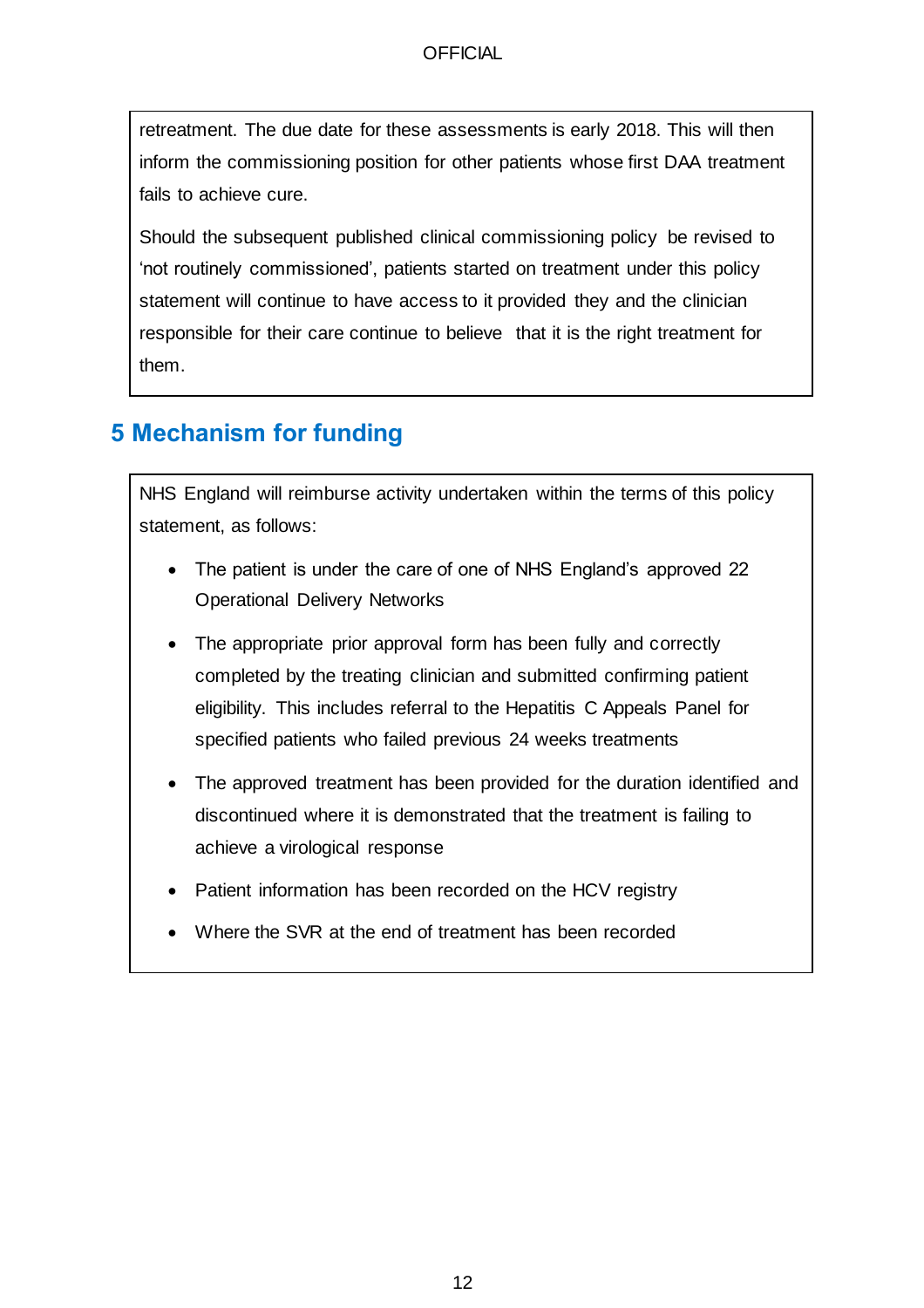## **6 Date of policy statement approval and review**

This urgent clinical commissioning policy statement is effective from September 2017.

A clinical commissioning policy is not planned to be developed at this stage. If a clinician, supported by peers, seeks a reappraisal by the Clinical Panel then a new 'Preliminary Policy Proposition' should be submitted. For guidance email [england.specialisedcommissioning@nhs.net.](mailto:england.specialisedcommissioning@nhs.net) 

## **7 References**

Bourlière, M., Gordon, S.C., Flamm, S.L., Cooper, C.L., Ramji, A., Tong, M., Ravendhran, N., Vierling, J.M., Tran, T.T,, Pianko, S., Bansal, M.B., de Lédinghen, V., Hyland, R.H., Stamm, L.M., Dvory-Sobol, H., Svarovskaia, E., Zhang, J., Huang, K.C., Subramanian, G.M., Brainard, D.M., McHutchison, J.G., Verna, E.C., Buggisch, P., Landis, C.S., Younes, Z.H., Curry MP, Strasser SI, Schiff ER, Reddy KR, Manns MP, Kowdley KV, Zeuzem S; POLARIS- and POLARIS-4 Investigators (2017). Sofosbuvir, Velpatasvir, and Voxilaprevir for Previously Treated HCV Infection. *New England Journal of Medicine*, 376(22):2134-2146.

Curry, M.P., O'Leary, J.G., Bzowej, N, Muir, A.J., Korenblat, K.M., Fenkel, J.M, Reddy, K.R, Lawitz, E., Flamm, S.L, Schiano, T., Teperman, L., Fontana R., Schiff, E., Fried, M., Doehle, B., An, D., McNally, J., Osinusi, A., Brainard, D.M., McHutchison, J.G., Brown, R.S. Jr., Charlton, M.; ASTRAL-4. Investigators (2015).Sofosbuvir and Velpatasvir for HCV in Patients with Decompensated Cirrhosis. *New England Journal of Medicine*, 31;373(27):2618-28.

Gane, E. J., Shiffman, M. L., Etzkorn, K., Morelli, G., Stedman, C., Davis, M. N., Hinestrosa, F., Dvory-Sobol, H., Huang, K.C., Osinusi, A., McNally, J., Brainard, D. M., McHutchison, J. G., Thompson, A. J., Sulkowski, M. S. and the GS-US-342-1553 Investigators(2017). Sofosbuvir-velpatasvir with ribavirin for 24 weeks in HCV patients previously treated with a direct-acting antiviral regimen. *Hepatolog*y. Accepted Author Manuscript. doi:10.1002/hep.29256 epub